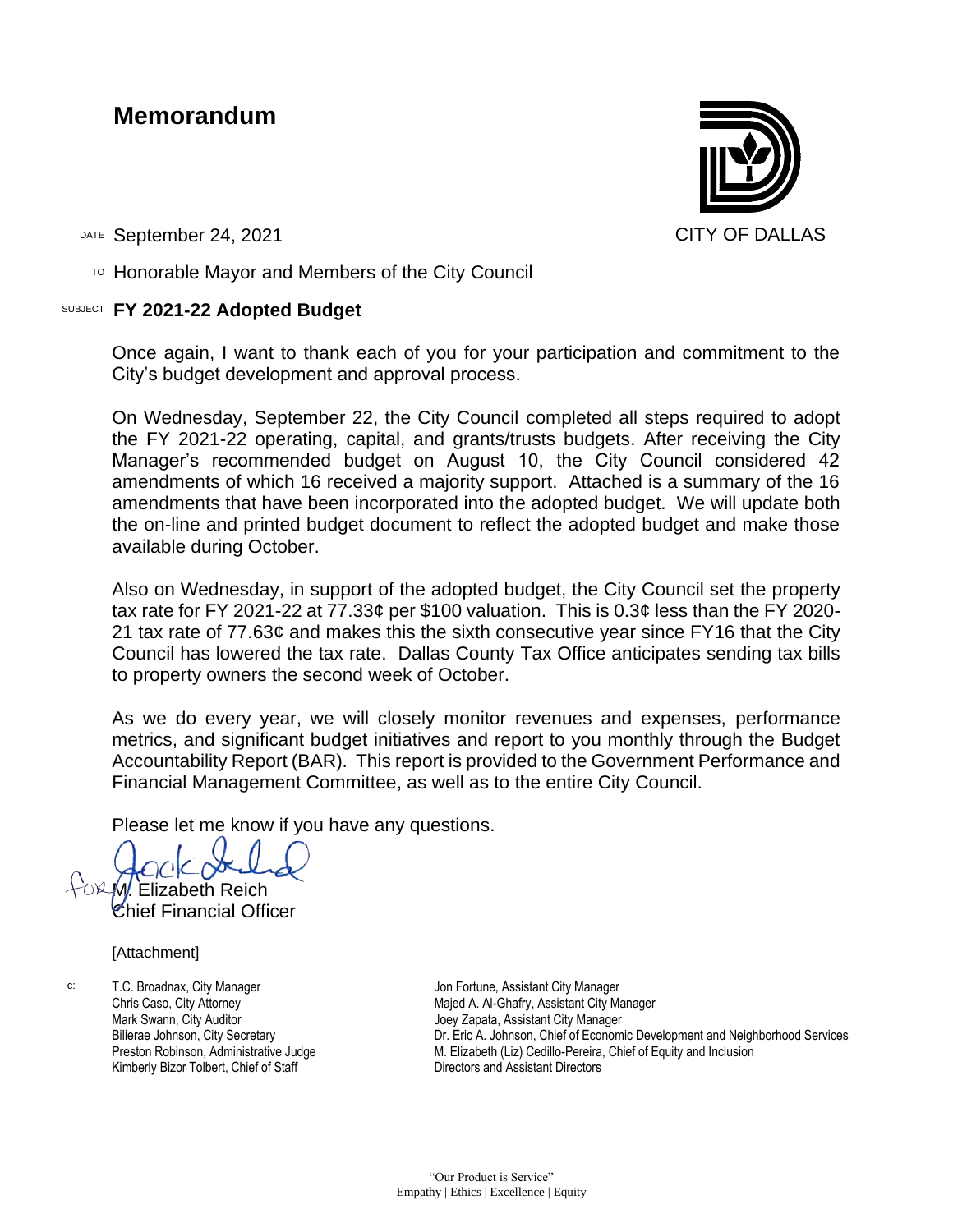| <b>City Manager TC Broadnax</b>                                   |                |                                                              |           |
|-------------------------------------------------------------------|----------------|--------------------------------------------------------------|-----------|
| Source of Funds                                                   | Amount         | Use of Funds                                                 | Amount    |
|                                                                   |                |                                                              |           |
| Development Services (Enterprise Fund) - transfer Zoning and      |                |                                                              |           |
| Preservation activities and 17 positions from the enterprise fund |                | Planning and Urban Design will assume the responsibility of  |           |
| to Planning and Urban Design Department within the General        |                | Zoning and Preservation activities and will receive 100%     |           |
| Fund. Development Services will continue to assess fees for the   |                | reimbursement from Development Services (enterprise fund) to |           |
| services and reimburse the General Fund for the expense.          |                | 1,854,499 $\vert$ pay for the expense.                       | 1,854,499 |
| <b>Total Source of Funds</b>                                      | 1,854,499      | Total Use of Funds                                           | 1,854,499 |
| City Council Action (yes/no/withdrawn)                            | Yes - $9/1/21$ | Difference                                                   |           |

| 2 City Manager TC Broadnax                                        |                |                                                                 |           |
|-------------------------------------------------------------------|----------------|-----------------------------------------------------------------|-----------|
| Source of Funds                                                   | Amount         | Use of Funds                                                    | Amount    |
| Economic Development (ECO) - increase various multi-year funds    |                |                                                                 |           |
| based on final Dallas Central Appraisal District and Public       |                | Economic Development - adjust appropriations for various Public |           |
| Improvement District data by \$2.8 million in FY22 and a decrease |                | Improvement District and other Economic Development multi-      |           |
| of $(51.2)$ million in FY23                                       |                | $2,821,393$ year funds                                          | 2,821,393 |
| Total Source of Funds                                             | 2,821,393      | Total Use of Funds                                              | 2,821,393 |
| City Council Action (yes/no/withdrawn)                            | Yes - $9/1/21$ | <b>Difference</b>                                               |           |

| Council Member Lead: Bazaldua                                |                | City Council Member Priority                                            |           |
|--------------------------------------------------------------|----------------|-------------------------------------------------------------------------|-----------|
| Council Member Co-Sponsor(S): Moreno, Ridley, West, Blackmon |                |                                                                         |           |
| Source of Funds                                              | Amount         | Use of Funds                                                            | Amount    |
|                                                              |                |                                                                         |           |
|                                                              |                | Cultural center programming, facilities upgrade & cultural library      |           |
| ARPA - Fair Park signage                                     |                | 1,000,000 programing: \$550,000 - Facilities (ARPA revenue replacement) | 550,000   |
|                                                              |                |                                                                         |           |
|                                                              |                | Cultural center programming, facilities upgrade & cultural library      |           |
|                                                              |                | programing: \$325,000 - Libraries (ARPA revenue replacement)            | 325,000   |
|                                                              |                | Cultural center programming, facilities upgrade & cultural library      |           |
|                                                              |                | programing: \$125,000 - Residencies (ARPA revenue                       |           |
|                                                              |                | replacement)                                                            | 125,000   |
| <b>Total Source of Funds</b>                                 | 1,000,000      | Total Use of Funds                                                      | 1,000,000 |
| City Council Action (yes/no/withdrawn)                       | Yes - $9/1/21$ | Difference                                                              | 0         |

| 4 Council Member Lead: Bazaldua                        |                | City Council Member Priority                   |           |
|--------------------------------------------------------|----------------|------------------------------------------------|-----------|
| Council Member Co-Sponsor(S): Moreno, Blackmon, Thomas |                |                                                |           |
| Source of Funds                                        | Amount         | Use of Funds                                   | Amount    |
| <b>DPD overtime (General Fund)</b>                     |                | 3,400,000 Additional marked squad cars for DPD | 2,000,000 |
|                                                        |                | Light and blight remediation initiative        | 1,400,000 |
| <b>Total Source of Funds</b>                           | 3,400,000      | Total Use of Funds                             | 3,400,000 |
| City Council Action (yes/no/withdrawn)                 | Yes - $9/1/21$ | Difference                                     |           |

| 5 Council Member Lead: Bazaldua                                        |                | City Council Member Priority                                  |                |
|------------------------------------------------------------------------|----------------|---------------------------------------------------------------|----------------|
| Council Member Co-Sponsor(S): Moreno, Schultz, Blackmon, Mayor Johnson |                |                                                               |                |
| Source of Funds                                                        | Amount         | Use of Funds                                                  | Amount         |
|                                                                        |                | Park & Recreation - one-time funding for maintenance, partner |                |
|                                                                        |                | stipend, accelerate hiring of four additional Marshals) (ARPA |                |
| ARPA - Fair Park signage                                               |                | 400,000 Revenue Replacement)                                  | 1,300,000      |
| ARPA - Communication and outreach                                      | 900,000        |                                                               |                |
| Total Source of Funds                                                  | 1,300,000      | Total Use of Funds                                            | 1,300,000      |
| City Council Action (yes/no/withdrawn)                                 | Yes - $9/1/21$ | Difference                                                    | 0 <sup>1</sup> |

| Council Member Lead: Blackmon          |                | City Council Member Priority                                        |         |
|----------------------------------------|----------------|---------------------------------------------------------------------|---------|
| Council Member Co-Sponsor(S):          |                |                                                                     |         |
| Source of Funds                        | Amount         | Use of Funds                                                        | Amount  |
|                                        |                |                                                                     |         |
| Salary and Benefit Reserve             |                | 400,000   Weatherization pilot program for residential homes (OEQS) | 400,000 |
| Total Source of Funds                  | 400,000        | Total Use of Funds                                                  | 400,000 |
| City Council Action (yes/no/withdrawn) | Yes - $9/1/21$ | <b>Difference</b>                                                   |         |

| 6 Council Member Lead: Blackmon                       |                | City Council Member Priority              |                |
|-------------------------------------------------------|----------------|-------------------------------------------|----------------|
| Council Member Co-Sponsor(S): Bazaldua, Mayor Johnson |                |                                           |                |
| Source of Funds                                       | Amount         | Use of Funds                              | Amount         |
| Reduce Salary and Benefit Reserve (Non-Dept)          |                | 580,000 White Rock Lake Dredge (PKR)      | 1,000,000      |
| Carry-out Bag Fund                                    |                | 520,000 White Rock Lake Master Plan (PKR) | 100,000        |
| Total Source of Funds                                 | 1,100,000      | Total Use of Funds                        | 1,100,000      |
| City Council Action (yes/no/withdrawn)                | Yes - $9/1/21$ | <b>Difference</b>                         | $\overline{0}$ |

# **FY 2021-22 Budget Amendments**

# Amendments Receiving Majority Support from the Mayor and Members of the City Council on September 1, 2021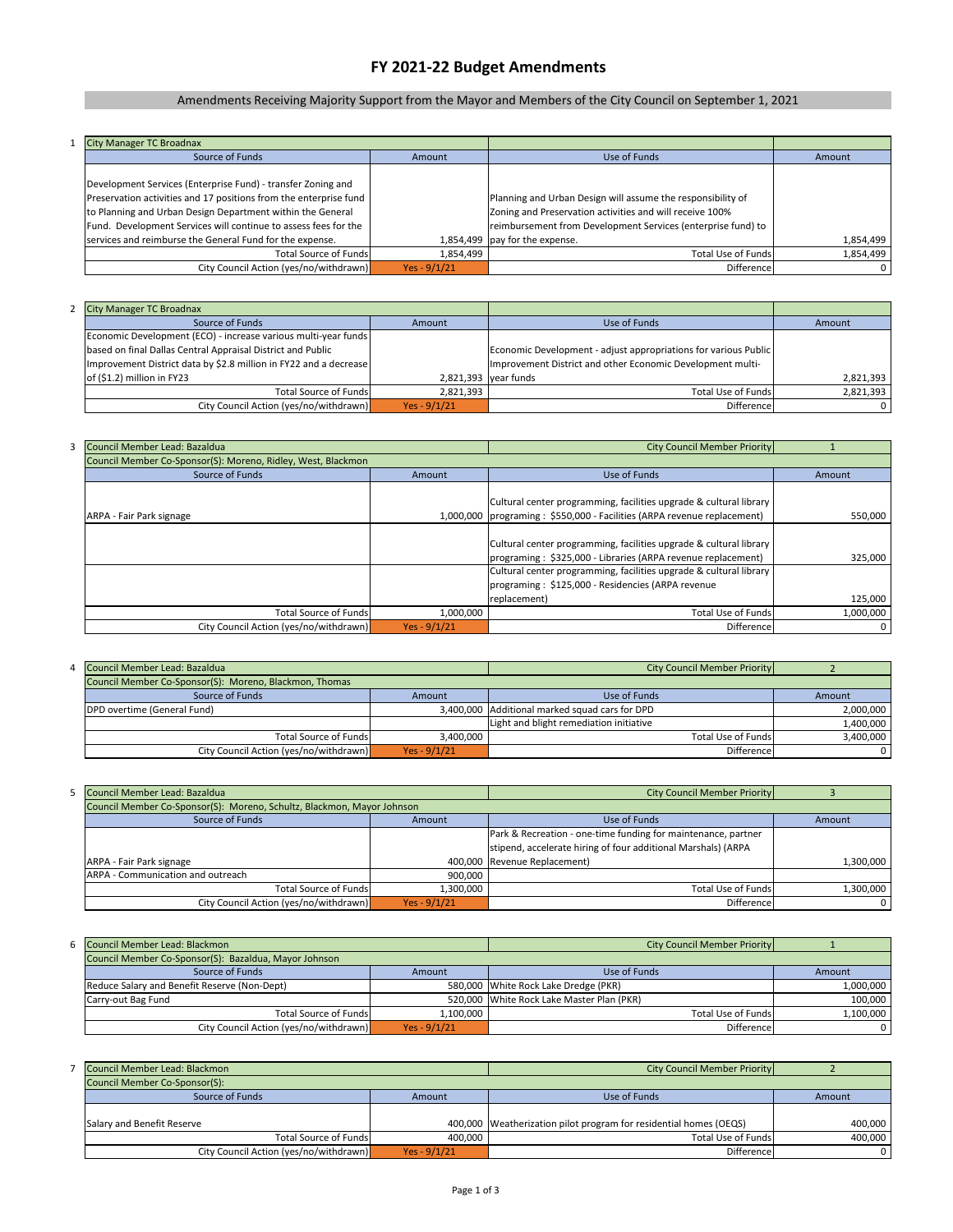| 9 Council Member Lead: Blackmon/Ridley                          |                | City Council Member Priority                                         |           |
|-----------------------------------------------------------------|----------------|----------------------------------------------------------------------|-----------|
| Council Member Co-Sponsor(S): Bazaldua, Moreno, Narvaez, Ridley |                |                                                                      |           |
| Source of Funds                                                 | Amount         | Use of Funds                                                         | Amount    |
|                                                                 |                |                                                                      |           |
| ARPA - Fair Park signage                                        |                | 1,000,000 Solar/Energy Storage Initiative (ARPA revenue replacement) | 1,000,000 |
| <b>Total Source of Funds</b>                                    | 1,000,000      | Total Use of Funds                                                   | 1,000,000 |
| City Council Action (yes/no/withdrawn)                          | Yes - $9/1/21$ | Difference                                                           |           |

| 11 Council Member Lead: Ridley                                 |                | Council Member Priority                                      |        |
|----------------------------------------------------------------|----------------|--------------------------------------------------------------|--------|
| Council Member Co-Sponsor(S): West (use of funds only), Moreno |                |                                                              |        |
| Source of Funds                                                | Amount         | Use of Funds                                                 | Amount |
| Human Resources- Misc. Special Services- eliminate funding     |                | Eliminate Proposed fees for Historic District Certificate of |        |
| lincrease                                                      |                | 31,100 Appropriateness Type A                                | 31,100 |
| Total Source of Funds                                          | 31,100         | Total Use of Funds                                           | 31,100 |
| City Council Action (yes/no/withdrawn)                         | Yes - $9/1/21$ | Difference                                                   |        |

| 18 Council Member Lead: Narvaez                                 |                | City Council Member Priority                          |         |
|-----------------------------------------------------------------|----------------|-------------------------------------------------------|---------|
| Council Member Co-Sponsor(S): McGough, Arnold, Blackmon, Ridley |                |                                                       |         |
| Source of Funds                                                 | Amount         | Use of Funds                                          | Amount  |
| Decrease Convention Center transfer to capital construction     |                | 60,000 North Texas Commission membership              | 60,000  |
| Decrease Department of Transportation's supplies and funding    |                |                                                       |         |
| associated with parking management study                        |                | 62,500 Dallas regional mobility coalition membership  | 37,500  |
|                                                                 |                | Transportation Excellence for the 21st century, TEX21 |         |
|                                                                 |                | membership                                            | 25,000  |
| Total Source of Funds                                           | 122,500        | Total Use of Funds                                    | 122,500 |
| City Council Action (yes/no/withdrawn)                          | Yes - $9/1/21$ | Difference                                            |         |

| 26 Council Member Lead: Schultz                        |                | City Council Member Priority                                      |            |
|--------------------------------------------------------|----------------|-------------------------------------------------------------------|------------|
| Council Member Co-Sponsor(S): Bazaldua, Arnold, Atkins |                |                                                                   |            |
| Source of Funds                                        | Amount         | Use of Funds                                                      | Amount     |
|                                                        |                | Preservation of affordable housing and water/sewer                |            |
|                                                        |                | infrastructure improvements in qualified census tracts including: |            |
|                                                        |                | Freedmen's towns, Tenth Street Historical District, 5 Mile        |            |
| <b>ARPA - Communications and Outreach</b>              |                | 1,600,000 Neighborhood, and Joppa/Joppee (ARPA)                   | 12,000,000 |
| <b>ARPA - Vaccination and Testing</b>                  | 5,400,000      |                                                                   |            |
| <b>ARPA - Personal Protective Equipment</b>            | 5,000,000      |                                                                   |            |
| Total Source of Funds                                  | 12,000,000     | Total Use of Funds                                                | 12,000,000 |
| City Council Action (yes/no/withdrawn)                 | Yes - $9/1/21$ | Difference                                                        | 0          |

| 28 Council Member Lead: Mayor Johnson        |                | Council Member Priority                                 |         |
|----------------------------------------------|----------------|---------------------------------------------------------|---------|
| Council Member Co-Sponsor(S):                |                |                                                         |         |
| Source of Funds                              | <b>IAmount</b> | Use of Funds                                            | Amount  |
| Public Private Partnership Fund              |                | 250,000 Summit of Americas 2022 (if awarded to Dallas)  | 500,000 |
| ARPA - Communication, Outreach and Marketing |                | 250,000 If not awarded to Dallas:                       |         |
|                                              |                | Small Business Center - workforce development           | 250,000 |
|                                              |                | Office of Government Affairs - international activities | 250,000 |
| <b>Total Source of Funds</b>                 |                | 500,000 Total Use of Funds                              | 500,000 |
| City Council Action (yes/no/withdrawn)       | Yes - $9/1/21$ | <b>Difference</b>                                       |         |